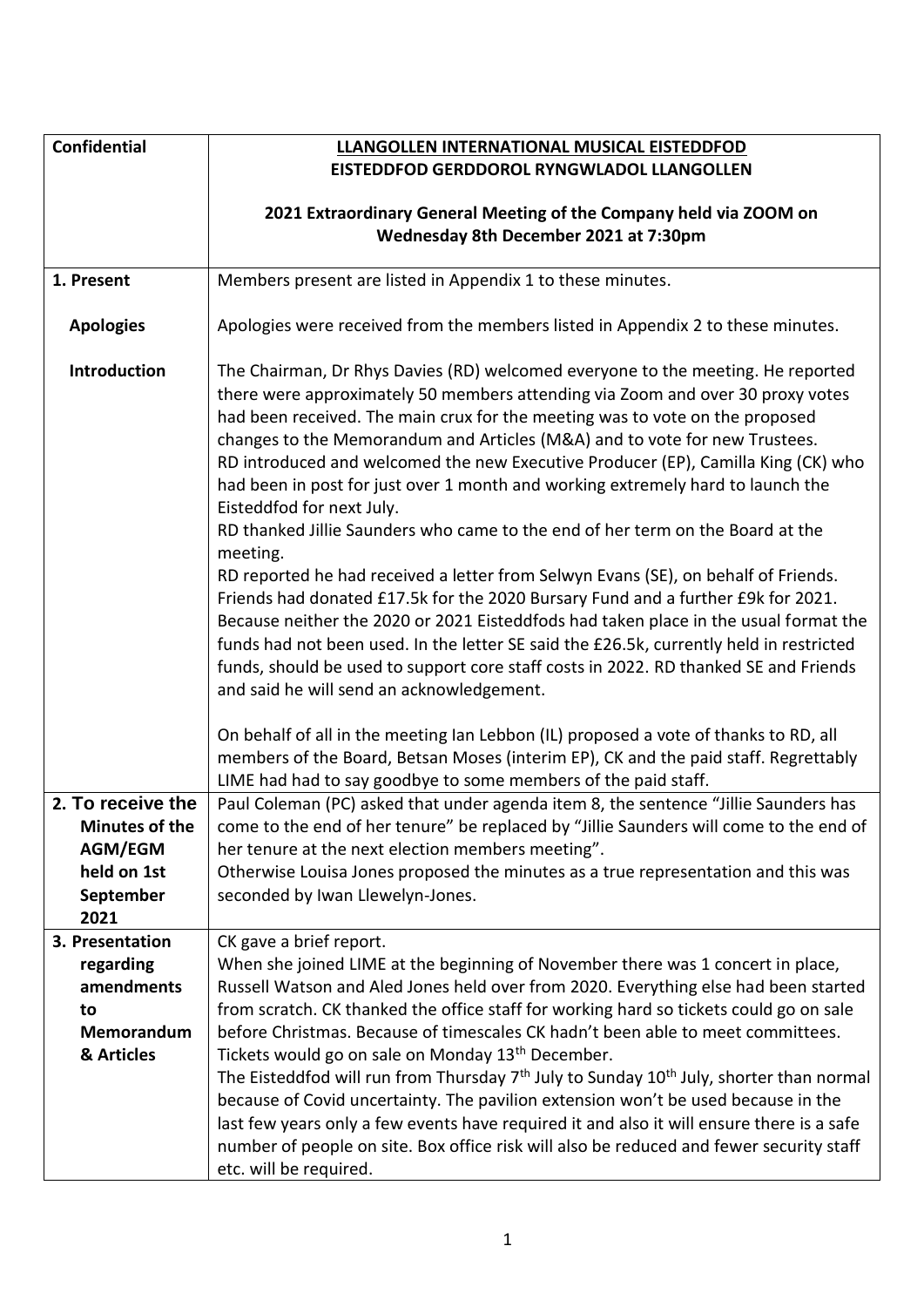There will still be competitions; CK is working closely with Rondo and both the Music & Staging and Competitors committees. It will be possible to hold competitions in Llangollen and for overseas competitors there will be a digital option. 2022 will not be a normal year but something special to celebrate 75 years will be created without tipping LIME over the financial precipice.

CK will share plans with members as they come together.

Prior to the meeting CK had circulated a guide to the proposed changes to the M&A and the reasons for them. CK gave a presentation summarising this. If the changes are not accepted, core funding will cease and LIME will either have to be run entirely by volunteers or reach the end of its existence. If the changes are accepted, core funding should continue and LIME will have a strong and sustainable future. CK recommended accepting the changes.

4 questions were submitted in advance of the meeting.

## Question 1

Articles 11 (2) (b) and 28 (d) prevent any person from standing for election to the Board unless that person has been recommended by the Nominations Committee. This is undemocratic and reduces what should be an election to an appointment system with total power being given to the Nominations Committee to block any person of whom they disapprove from even standing for election. While there may be no objection in principle to having a Nominations Committee can the rule that only their preferred candidates may stand be changed so that the system remains democratic?

## Answer 1

The Board accepted by a majority that this article be accepted. As has been explained and discussed at length this change is to raise the skill set of the Board. It is not undemocratic since the nominations committee will put forward all applicants with the appropriate skill sets for election whether they disapprove of them or not. This is in line with the Nash report and following the Charities Commission's own recommended nominations procedure. It is unfair on applicants who do not fulfil the skill set to be put forward.

## Question 2

Article 46(2) (b). This states that no expenditure may be incurred on behalf of the Company except in accordance with a budget previously agreed with the Board. This takes no account of unforeseen emergencies, possibly during the week of the Eisteddfod. Can a sub-clause be added to the effect that in an emergency additional expenditure may be incurred with the approval of the Board?

## Answer 2

LIME's solicitor responded as follows:

The starting point is that only the board should be able to incur expenditure for the charity and the board can then delegate this authority within parameters set by the board (in the form of a budget). It should not be for committees to determine what constitutes an emergency which requires unauthorized expenditure to be incurred on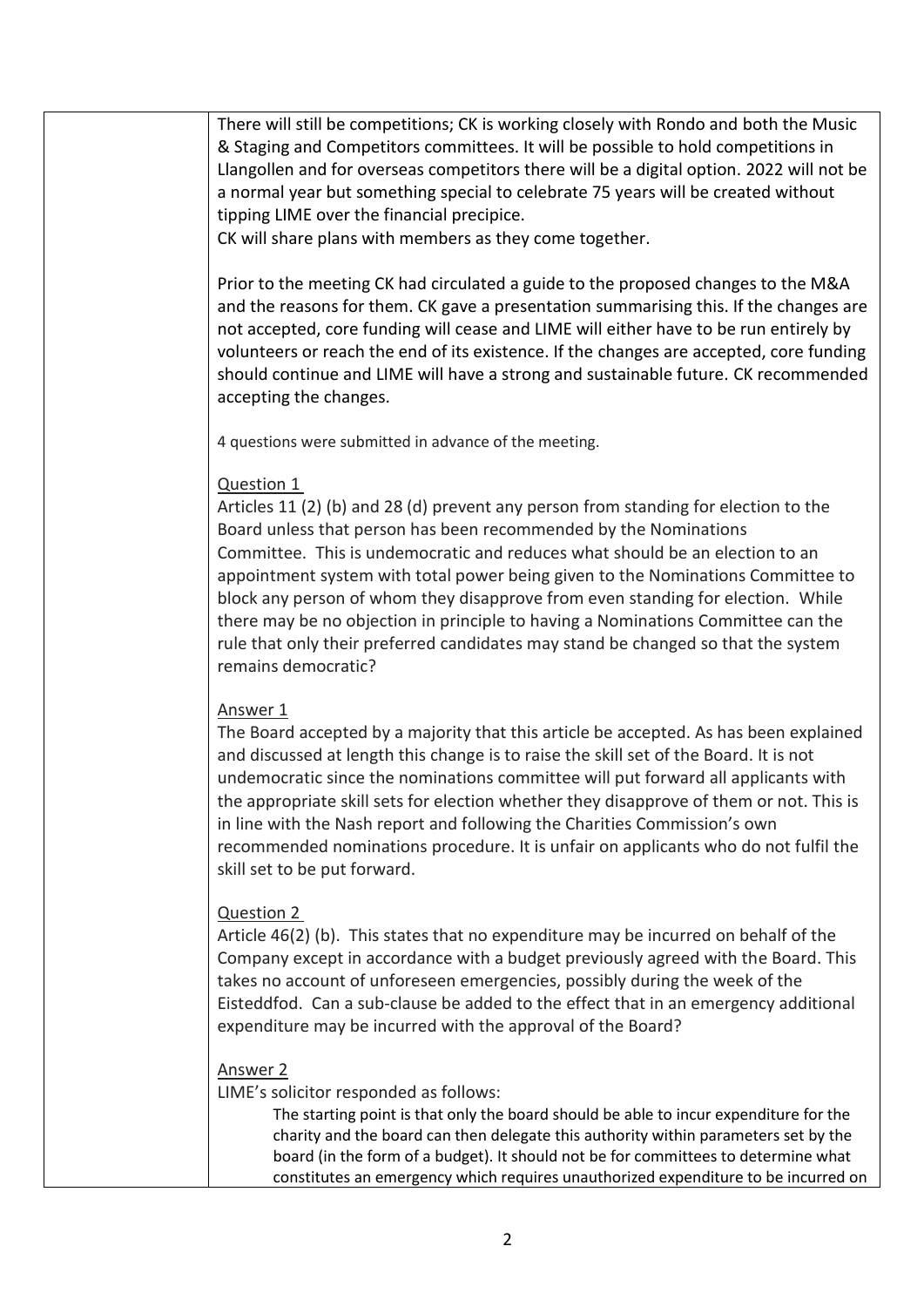| approved urgently by the Board and there is no reason to change the article.<br>Essentially it is the same as the articles of 2016                                                                                                                                                                                                                                                                                                                                                                                                                                                 |  |
|------------------------------------------------------------------------------------------------------------------------------------------------------------------------------------------------------------------------------------------------------------------------------------------------------------------------------------------------------------------------------------------------------------------------------------------------------------------------------------------------------------------------------------------------------------------------------------|--|
| Question 3<br>The Nash report made clear that a change to the articles of association will require<br>consultation with the membership. What consultation has been undertaken and what<br>feedback received?                                                                                                                                                                                                                                                                                                                                                                       |  |
| Answer 3<br>There has been consultation with the membership and numerous discussions over the last<br>months and years. Members knew it was coming, it was raised at the last EGM and the Nash<br>report was shared with all company members. New M&As were distributed to members prior<br>to this EGM. There has been plenty of time to respond as have several members informally<br>and formally.                                                                                                                                                                              |  |
| Question 4<br>The paper issued to the members only gives reasons for the M&As and does not give details<br>of any shortcomings, such as the almost entire removal of members' rights to elect<br>trustees. Should there not have been a more balanced presentation addressing issues fully<br>discussed by the board so that members could make an informed choice?                                                                                                                                                                                                                |  |
| Answer 4<br>Please refer to answer 1. Members' rights to elect trustees have been maintained. The<br>nominations committee will put forward all applicants with the appropriate skill sets for<br>election whether they disapprove of them or not. Members can make an informed choice.<br>Under Company Law, the Board can be dissolved if more than 50% of members vote for it.                                                                                                                                                                                                  |  |
| Discussion was then opened up to the meeting.                                                                                                                                                                                                                                                                                                                                                                                                                                                                                                                                      |  |
| PC commented that what RD described as consultation wasn't really consultation and that the<br>changes were being 'steam-rollered' through. Information has been supplied but feedback<br>not sought. RD responded that the membership had been consulted with and information had<br>been provided at the EGM in September 2021. RD added the opportunity had been given for<br>members to provide feedback. CK added that WG / ACW feel LIME has been 'dragging its<br>heels long enough' and if the changes are not adopted by the end of 2021 they will cease to<br>fund LIME. |  |
| Morag Webb added that LIME is not financially viable without public support. Over recent<br>years ACW has given LIME a lot of public money and as such has a responsibility to ensure<br>good governance and practice on the part of LIME.                                                                                                                                                                                                                                                                                                                                         |  |
| In final comments both PC and RD re-iterated what they had said above.                                                                                                                                                                                                                                                                                                                                                                                                                                                                                                             |  |
| Polling then took place.<br>Sixty-seven members voted for the amendments, 5 voted against and 4 withheld their<br>4. Vote on                                                                                                                                                                                                                                                                                                                                                                                                                                                       |  |
| vote. Therefore the amendments were passed.<br>proposed<br>amendments<br>to                                                                                                                                                                                                                                                                                                                                                                                                                                                                                                        |  |